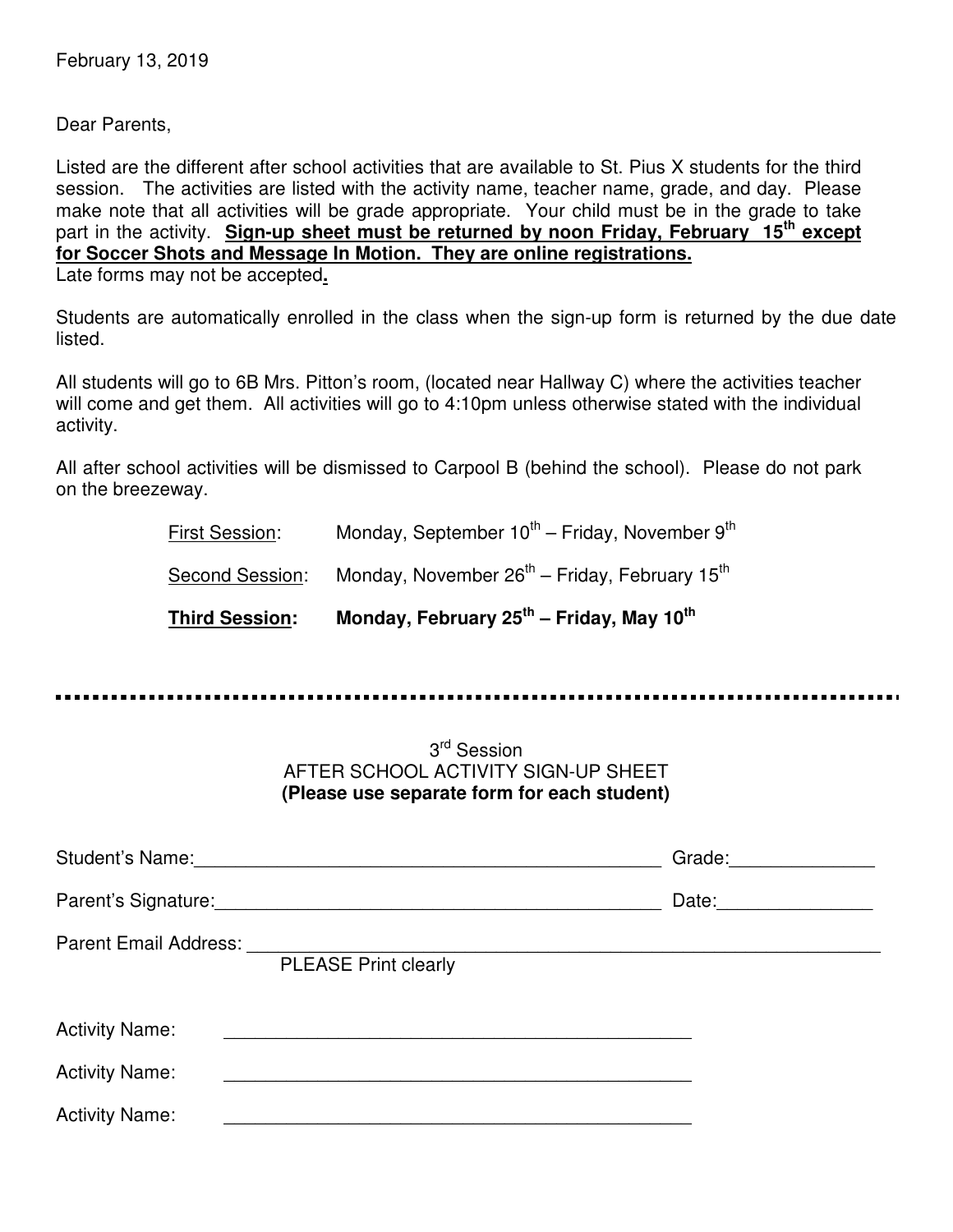# **THIRD SESSION**

**Drawing Club with Mrs. Forbes** 

Come explore the beginning skills of drawing. Students will learn about lines, shading and perspective in this afterschool activity. Students must bring a sketch book, a pencil and a good eraser.

# **Tuesdays**

#### **Reading Club with Mrs. Robinson** Grades Kdg. – 2nd Grades Kdg. – 2nd Grades Kdg. – 2nd Grades Kdg. – 2nd Grades Kdg. – 2nd Grades Kdg. – 2nd Grades Kdg. – 2nd Grades Kdg. – 2nd Grades Kdg. – 2nd Grades Kdg. – 2nd Grades K

Come and share your favorite books and read with a partner. Bring a blanket and pillow and get cozy with a good book or bring your favorite stuffed animal and practice reading out loud to your favorite stuffed friend!

# **"Fairy Tale Drama" with Mrs, Novisk** Grades  $3^{rd} - 5^{th}$

Come find out the real stories behind the fairy tales by singing and acting. You might be surprised to find out the real story.

## **Homework Club with Mrs. Glass**

This will be an opportunity for students to complete homework, work on IXL or Kahn Academy. There is no fee. The class is limited to 20 students.

MAD SCIEINCE: Funky Forces & More!

**Mad Science of Hampton Roads 6. Let until 4:30pm** 

Explore the different scientific forces at work in the world around us! In this session, students will take a tour on the electron freeway, discover the strength behind super structures like skyscrapers, learn the science behind magic and conjure up some tricks of your own. Every week offers a different hands-on topic. **This activity will start February 26th and run until April 16th. You can register now at the** http://hamptonroads.madscience.org **website.**

#### \*ALL REGISTRATIONS AND PAYMENTS FOR THIS CLASS MUST BE MADE VIA THE MAD SCIENCE WEBSITE.

## \*NO REGISTRATIONS OR PAYMENTS WILL BE ACCEPTED AT SCHOOL.

**COST: \$112.00 per student**. There is a minimum class size of 12 and a maximum class size of 20. Registration is on a first come, first serve basis. Registration deadline is February 20<sup>th</sup>. Registrations received after the deadline date will be assess a \$12.00 late fee.

# **Wednesdays**

## **Soccer Shots – Winter Season The Community of the United Season and Muniti 4:20pm and Grades PK3-4th**

Soccer Shots is an introduction to soccer program that focuses on the grades PK3-4th. They will learn the basic skills such as dribbling, stopping the ball, scoring and how to play in a soccer game. We will also be working on character building words, such as: Respect, Sharing, Integrity, and Honesty. Registration is **ON-LINE ONLY.** You can sign up until the day of class (3/13/19). The link provided below will be the only way to register your child for Soccer Shots at St. Pius X. The registration is now open on-line. **The season dates are 03/13-05/29** (10 weeks) from 3:30-4:20 pm on Wednesdays. The cost for this season will be \$110.00 which includes a prizes and certificate. (No additional equipment is required) We are looking forward to seeing your soccer stars on our soccer island soon.

Registration Link: https://hamptonroads.ssreg.org

Please click on the link and find your school. Click on your school and the website will walk you through the rest. Please contact Laura Bowers with any questions or concerns. Call 757.377.5986 or email lkoontz@soccershots.org

# **Mondays**

Grades  $3^{rd} - 5^{th}$ 

Grades  $6^{th} - 8^{th}$ 

Grades  $1<sup>st</sup> - 5<sup>th</sup>$